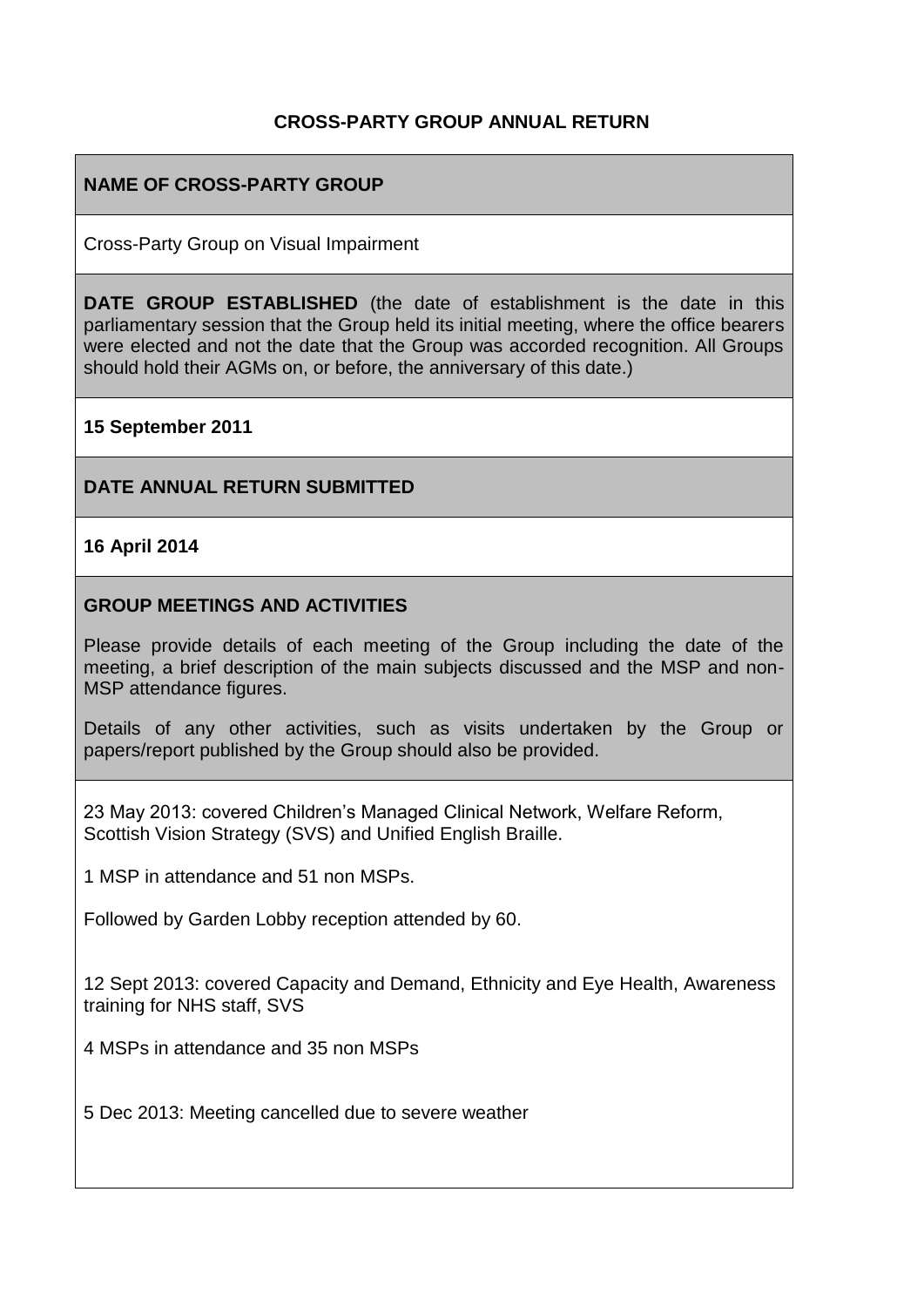12 March 2014 (AGM): covered Election of Office Bearers, Capacity and Demand, Responsible Parking Private Members Bill, Haggeye Youth Forum, SVS, Blue Badge Consultation.

3 MSPs in attendance and 30 non MSPs

#### **MSP MEMBERS OF THE GROUP**

Please provide names of all MSP members of the Group. Note that only names need to be provided, no party designation or other information is required.

Stuart McMillan MSP Neil Bibby MSP Nanette Milne MSP Dennis Robertson MSP James Kelly MSP Richard Simpson MSP

## **NON-MSP MEMBERS OF THE GROUP**

For organisational members please provide only the name of the organisation, it is not necessary to provide the name(s) of individuals who may represent the organisation at meetings of the Group.

| <b>Individuals</b> | Sam Brown<br>Amanda Burt<br><b>Hilary Davies</b><br>Cindy Godfrey-McKay<br><b>lain Mackinnon</b><br>Anne McLean<br>James O'Rourke<br>Margaret O'Rourke<br>Mary Rasmussen<br>Susan Robinson<br><b>Alex Scott</b><br>Ken Swa<br><b>Allen Thurston</b><br><b>James Mowat</b><br>Sandra Wilson |
|--------------------|--------------------------------------------------------------------------------------------------------------------------------------------------------------------------------------------------------------------------------------------------------------------------------------------|
| Organisations      | Allergan<br>Association of Scottish Talking Newspapers (ASTN)<br>Association of Directors of Social Work (ADSW)<br>Audio Description Association (Scotland)<br><b>British and Irish Orthoptic Society</b><br><b>CEC Libraries</b>                                                          |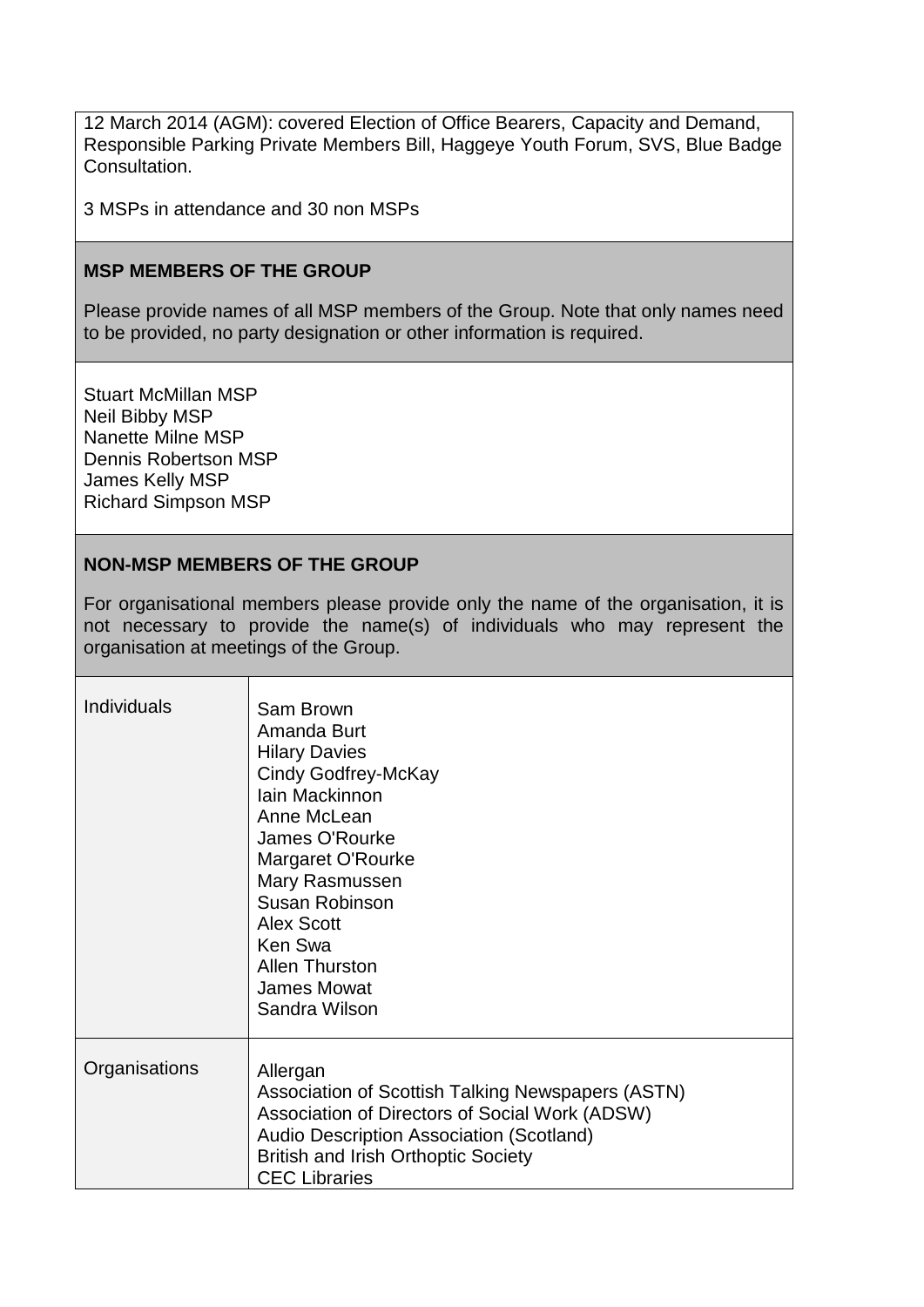| <b>Community The Trade Union</b>                               |
|----------------------------------------------------------------|
| Describe Online                                                |
| Dundee Blind and Partially Sighted Society                     |
| <b>Eyecare Scotland</b>                                        |
| Fife Society for the Blind                                     |
| <b>Guide Dogs</b>                                              |
| Haggeye                                                        |
| <b>Highland Sensory Project</b>                                |
| Insight Radio                                                  |
| <b>Leonard Cheshire Disability</b>                             |
| The Macular Society                                            |
| National Federation of the Blind Scotland                      |
| National League of Blind and Disabled                          |
| <b>North East Sensory Services</b>                             |
| <b>Novartis</b>                                                |
| <b>Optometry Scotland</b>                                      |
| Perth and Kinross Society For the Blind                        |
| <b>Police Scotland</b>                                         |
| <b>RNIB Scotland</b>                                           |
| <b>Royal Blind</b>                                             |
| Scottish Association for Visual Impairment Education (SAVIE)   |
| Scottish Council on Visual Impairment                          |
| <b>Scottish Government</b>                                     |
| <b>Scottish Sensory Centre</b>                                 |
| <b>Scottish Vision Strategy</b>                                |
| Scottish Division of Education Psychologists (SDEP)            |
| <b>Sight Action</b>                                            |
| <b>Support Integration Training Employment (SITE)</b>          |
| University of Edinburgh, Moray House School of Education       |
| <b>VI Scotland</b>                                             |
| <b>Visibility</b>                                              |
| <b>VISION2020UK Counselling and Emotional Support Services</b> |
| Group                                                          |
| Visualise                                                      |
|                                                                |

# **GROUP OFFICE BEARERS**

Please provide names for all office bearers. The minimum requirement is that two of the office bearers are MSPs and one of these is Convener – beyond this it is a matter for the Group to decide upon the office bearers it wishes to have. It is permissible to have more than one individual elected to each office, for example, coconveners or multiple deputy conveners.

| Convener               | <b>Stuart McMillan MSP</b> |
|------------------------|----------------------------|
| <b>Deputy Convener</b> | Neil Bibby MSP             |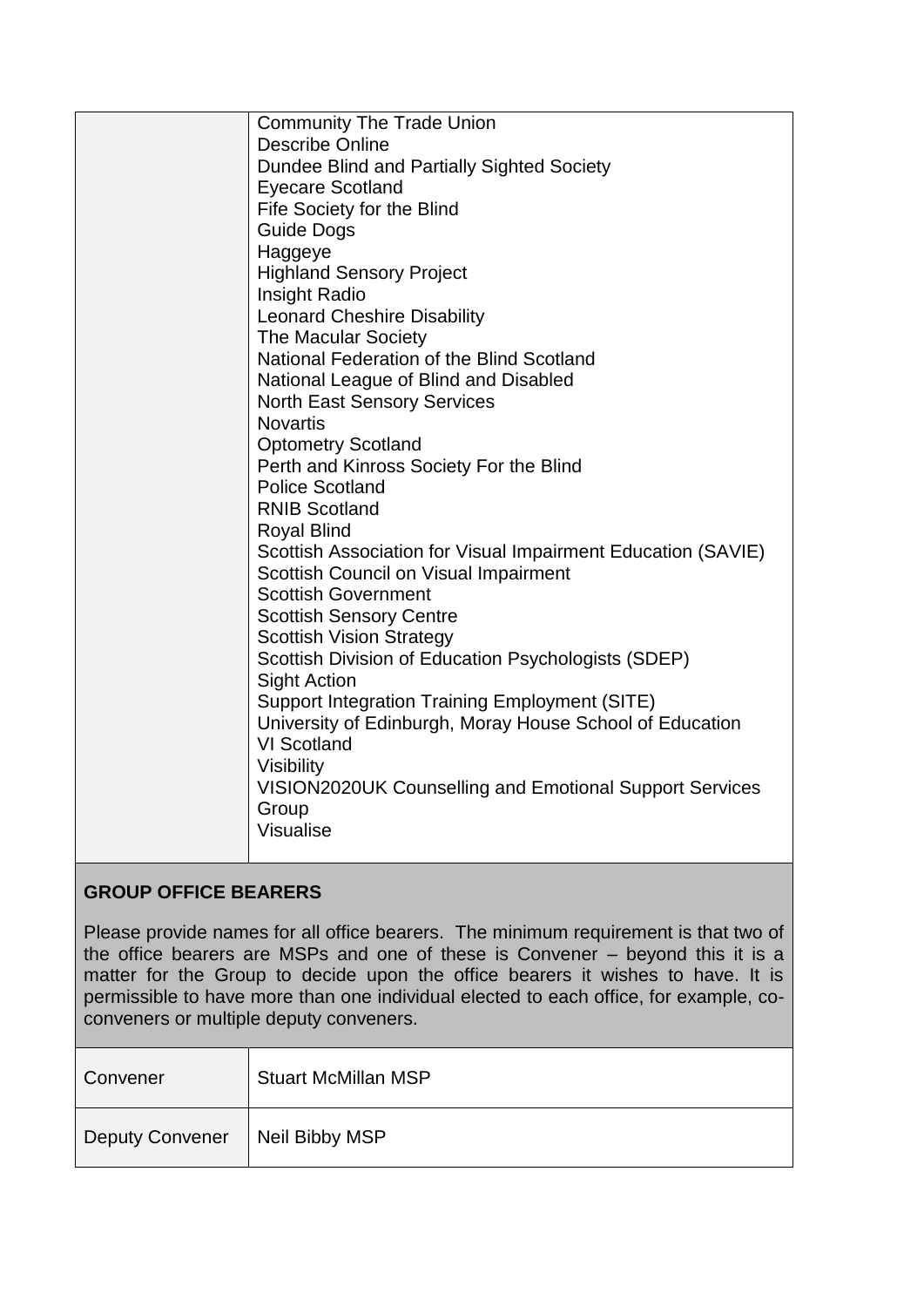| Secretary        | James Adams, RNIB Scotland |
|------------------|----------------------------|
| <b>Treasurer</b> | James Adams, RNIB Scotland |
|                  |                            |

## **FINANCIAL BENEFITS OR OTHER BENEFITS RECEIVED BY THE GROUP**

Please provide details of any financial or material benefit(s) received from a single source in a calendar year which has a value, either singly or cumulatively, of more than £500. This includes donations, gifts, hospitality or visits and material assistance such as secretariat support.

Details of material support should include the name of the individual providing support, the value of this support over the year, an estimate of the time spent providing this support and the name of the organisation that this individual is employed by / affiliated to in providing this support.

Groups should provide details of the date on which the benefit was received, the value of the benefit and a brief description of the benefit.

RNIB Scotland meets the costs of the XPG.

| Staffing costs for XPG and Related Events 2012/13 | £2,538 |
|---------------------------------------------------|--------|
| Admin & Travel costs for Events 2012/13           | £480   |
| Meeting Costs 2012/13                             | £2.858 |
| <b>TOTAL</b>                                      | £5.876 |

This support is provided by the RNIB Scotland Parliamentary Team, costs are based on 16 days work annually.

## **SUBSCRIPTION CHARGED BY THE GROUP**

Please provide details of the amount charged and the purpose for which the subscription is intended to be used.

**None** 

# **CONVENER CONTACT DETAILS**

| Name                     | <b>Stuart McMillan MSP</b> |
|--------------------------|----------------------------|
| Parliamentary<br>address | <b>Scottish Parliament</b> |